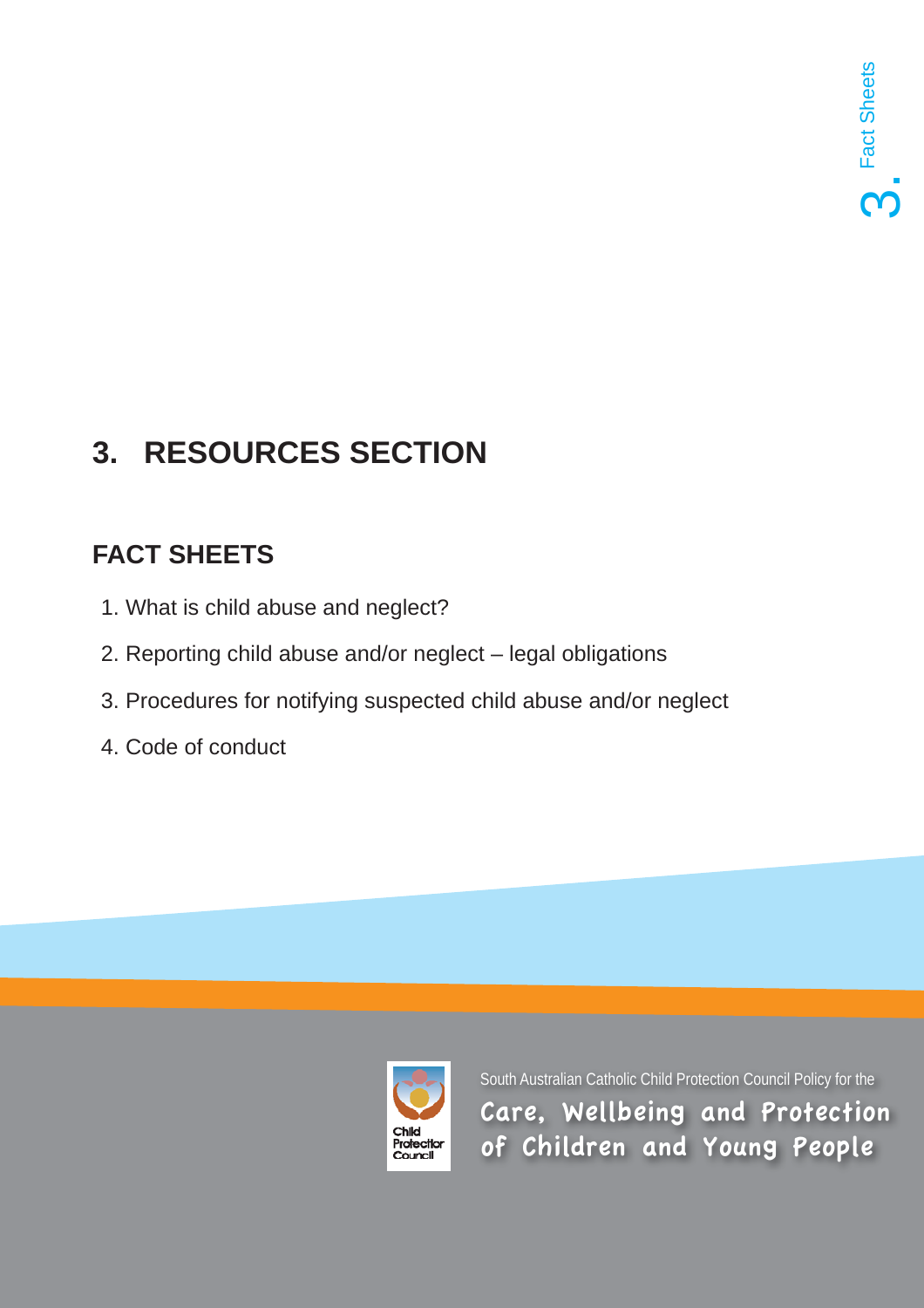### **WHAT IS CHILD ABUSE AND NEGLECT?**

The *Children's Protection Act 1993, (SA)* defines the extent of abuse or neglect in which the State has the authority to intervene on behalf of the child or young person.

- 6 (1) 'Abuse or neglect', in relation to a child, means:
	- (a) Sexual abuse of the child or
	- (b) Physical or emotional abuse of the child, or neglect of the child, to the extent that either:
		- the child has suffered, or is likely to suffer, physical or psychological injury detrimental to the child's wellbeing; OR
		- the child's physical or psychological development is in jeopardy.

The following definitions of abuse are taken from *Child Safe Environments – Reporting Child Abuse and Neglect – Guidelines for Mandated Notifi ers* (Department for Families and Communities, October 2009).

#### **EMOTIONAL ABUSE**

This tends to be a chronic behavioural pattern directed at a child so that a child's self esteem and social competence is undermined or eroded over time. It can include:

- devaluing; ignoring;
- rejecting; corrupting;
- isolating; terrorising;
- chronic or extreme spousal abuse in the child's presence.

#### **PHYSICAL ABUSE**

Commonly characterised by physical injury resulting from:

- biting;
- pulling out hair;
- burns (eg. irons, cigarettes);
- hitting, punching, kicking (eg. marks from belt buckles, fingers);
- shaking (particularly young babies);
- the administration of alcohol or other drugs.

### **SEXUAL ABUSE**

This occurs when someone in a position of power to the child uses that power to involve the child in sexual activity. It can include:

- using sexual suggestion;
- engaging in exhibitionism, mutual masturbation, oral sex;
- showing pornographic material, eg. DVDs, internet;
- using children in the production of pornographic material;
- using penile or other penetration of the genital or anal region;

## **NEGLECT**

This is characterised by the failure to provide for the child's basic needs. It may include:

- inadequate supervision of young children for long periods of time;
- failure to provide adequate nutrition, clothing or personal hygiene;
- failure to provide needed or appropriate health care/medical treatment;
- disregard for potential hazards in the home;
- forcing the child to leave home early;
- allowing children to engage in chronic truancy.

## **HOW DO YOU KNOW IF A CHILD IS BEING ABUSED OR NEGLECTED?**

You may form a suspicion that child abuse or neglect is taking place, and you form that suspicion because:

- a child/young person tells you he or she has been abused;
- your own observation of a particular child/young person's behaviour and/or injuries, or your knowledge of children/young people generally leads you to suspect that abuse is occurring;
- a child/young person tells you he or she knows someone who has been abused (a child/young person could possibly be referring to himself or herself); or
- someone else (perhaps a relative, friend, neighbour or sibling of the child/young person) who is in a position to provide reliable information, tells you.

If you are concerned about the care and wellbeing of a child or young person, you should contact the:

#### **CHILD ABUSE REPORT LINE (CARL) ON 13 14 78**

• engaging in child prostitution.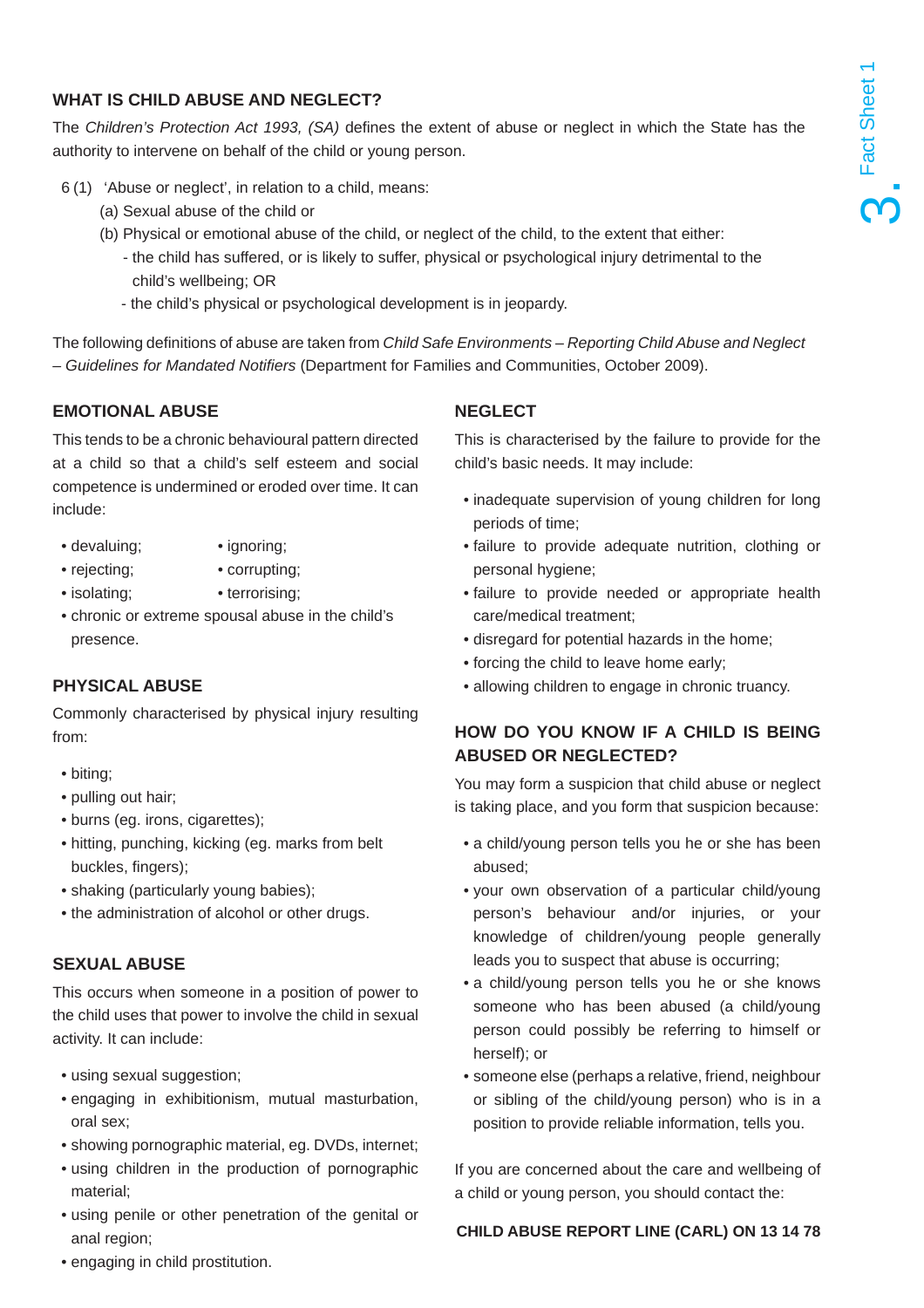## **REPORTING CHILD ABUSE AND/OR NEGLECT LEGAL OBLIGATIONS**

from Families SA website (Protecting children link):

#### http://www.dfc.sa.gov.au/

Certain groups of people are required by law to report to Families SA if they suspect on reasonable grounds that a child is being abused and/or neglected and this suspicion is formed in the course of their work. This is a legal obligation which carries a penalty for failing to comply. These people are known as mandated notifiers.

In South Australia under amendments to the *Children's Protection Act 1993, (SA)*, proclaimed in 2006, the following persons are mandated notifiers: medical practitioners; nurses; dentists; pharmacists; psychologists; police; probation officers; social workers; ministers of religion; employees and volunteers of religious/spiritual organisations; teachers; family day care providers; and employees of, or volunteers in, government departments, agencies or local government or non-government agencies that provide health, welfare, education, childcare, sporting and recreational or residential services wholly or partly for children.

The Act does not require a priest to divulge information communicated in the course of a confession made in accordance with the rules and usages of the relevant religion.

Information about notifiying abuse and/or neglect is provided to participants who attend child-safe Environments – Reporting Child Abuse and Neglect (Mandatory Reporting) Training sessions, and information sessions for volunteers.

If you are unsure about reporting, consult with a social worker by calling: **CHILD ABUSE REPORT LINE ON 13 14 78**

Mandated notifiers must make a report to Families SA if they have current concerns about the safety, welfare or wellbeing of a child.

All reasonable suspicions of abuse or neglect should be reported without delay. Mandatory reporters need to be aware that:

- It is your personal responsibility to report suspected child abuse and neglect it is not the responsibility of your supervisor, principal or employer;
- You do not have to prove that abuse has occurred;
- You must accompany your notification with a statement of the observations, information and opinions on which the suspicions are based;
- You are immune from civil liability for reporting your suspicions in good faith.

It is the role of Families SA to assess the notification and determine whether action is warranted. It is important to remember that child protection is everyone's responsibility, and that even if you have made a report, you may still have a role in supporting the child or young person.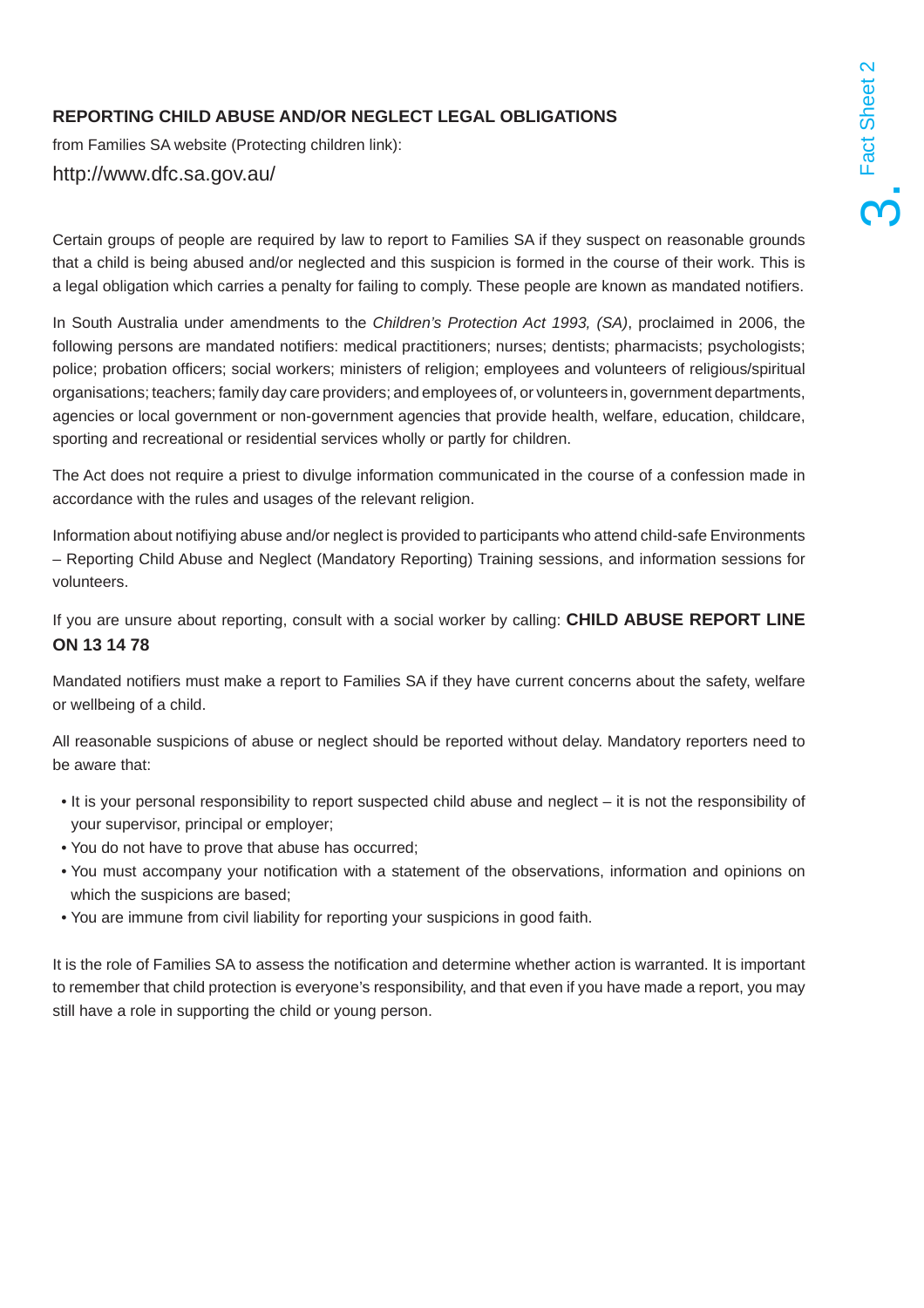## PROCEDURES FOR NOTIFYING SUSPECTED CHILD ABUSE AND/OR NEGLECT

The following diagram outlines the procedures that Church personnel and any Church community member must follow if they suspect that a child or young person has been, or is being abused and/or neglected.

Disclosure of abuse by a child or young person or Church personnel may form a suspicion of abuse and/or neglect based on reasonable grounds.



Personnel report the suspected abuse or neglect as soon as possible to CHILD ABUSE REPORT LINE 13 14 78 (24 HOURS)

Personnel can discuss their suspicions confidentially with their supervisor/ manager or community leader who may assist in making report if needed. Personnel are not required to have permission from their supervisor/manager or community leader to make a report.



Families SA may respond by:

- Assessing the information provided and determining how to respond to the matters.
- Providing support to the family through parenting programs or other assistance.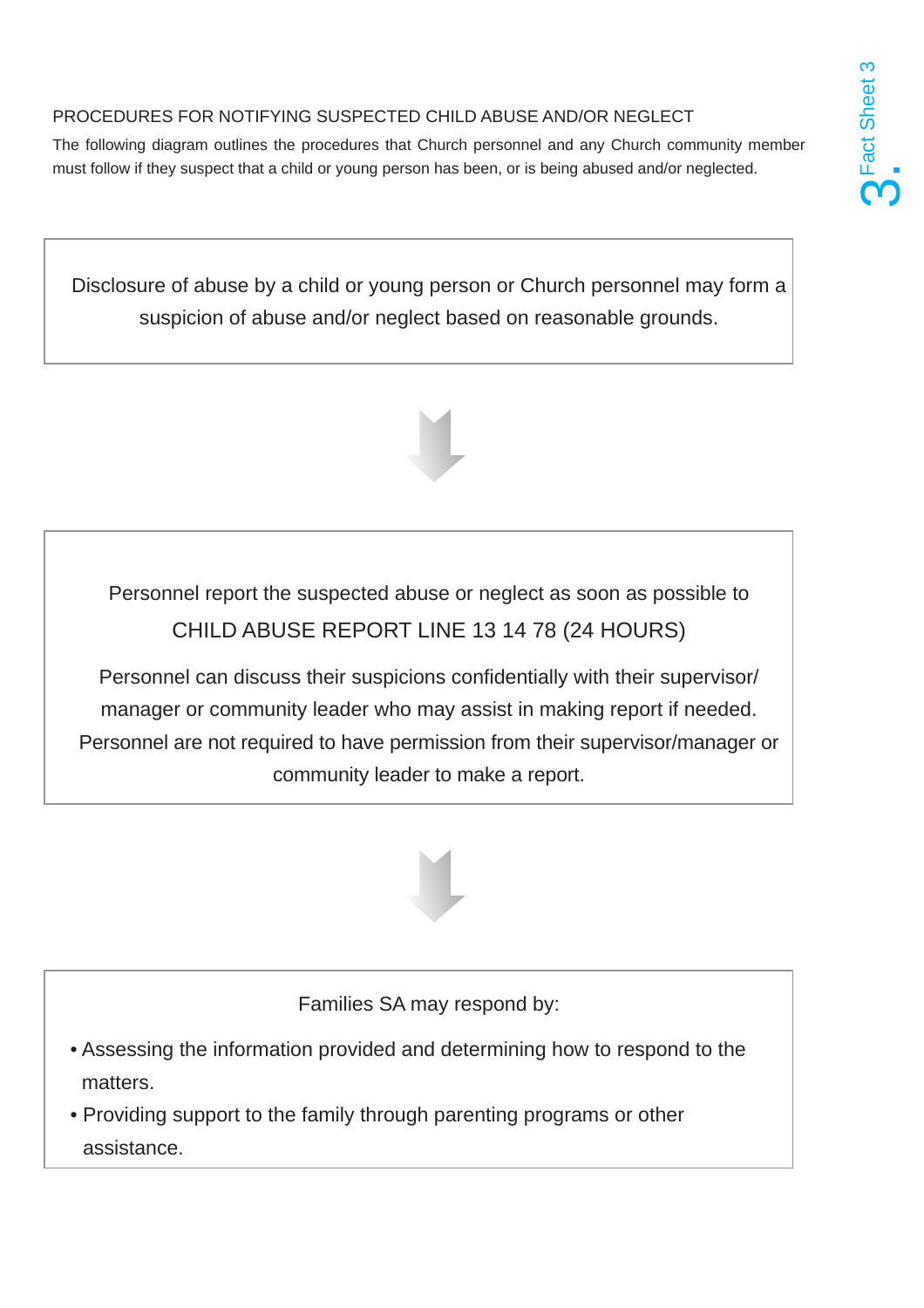## **CODES OF CONDUCT**

Catholic Church agencies and communities are bound by the principles and behavioural standards set out in *Integrity in Ministry* and *Integrity in the Service of the Church* published by the National Committee for Professional Standards.

These documents are codes of conduct, and as such, provide advice to members regarding the establishment of caring and respectful relationships that protect everyone from misunderstanding or violation of pastoral/ professional relationships.

*Integrity in Ministry* and *Integrity in Service of the Church* provide the standards of pastoral and professional practice for persons involved in the service of the Catholic Church in Australia. They also form the basis for Church communities to make a statement of commitment reflecting the specific context of their ministry, if they choose to do so.

The Department for Families and Communities requires organisations that provide services to children to maintain codes of conduct. A code of conduct sets clear benchmarks of acceptable standards of care and conduct and promotes safe, positive and encouraging environments for children and young people.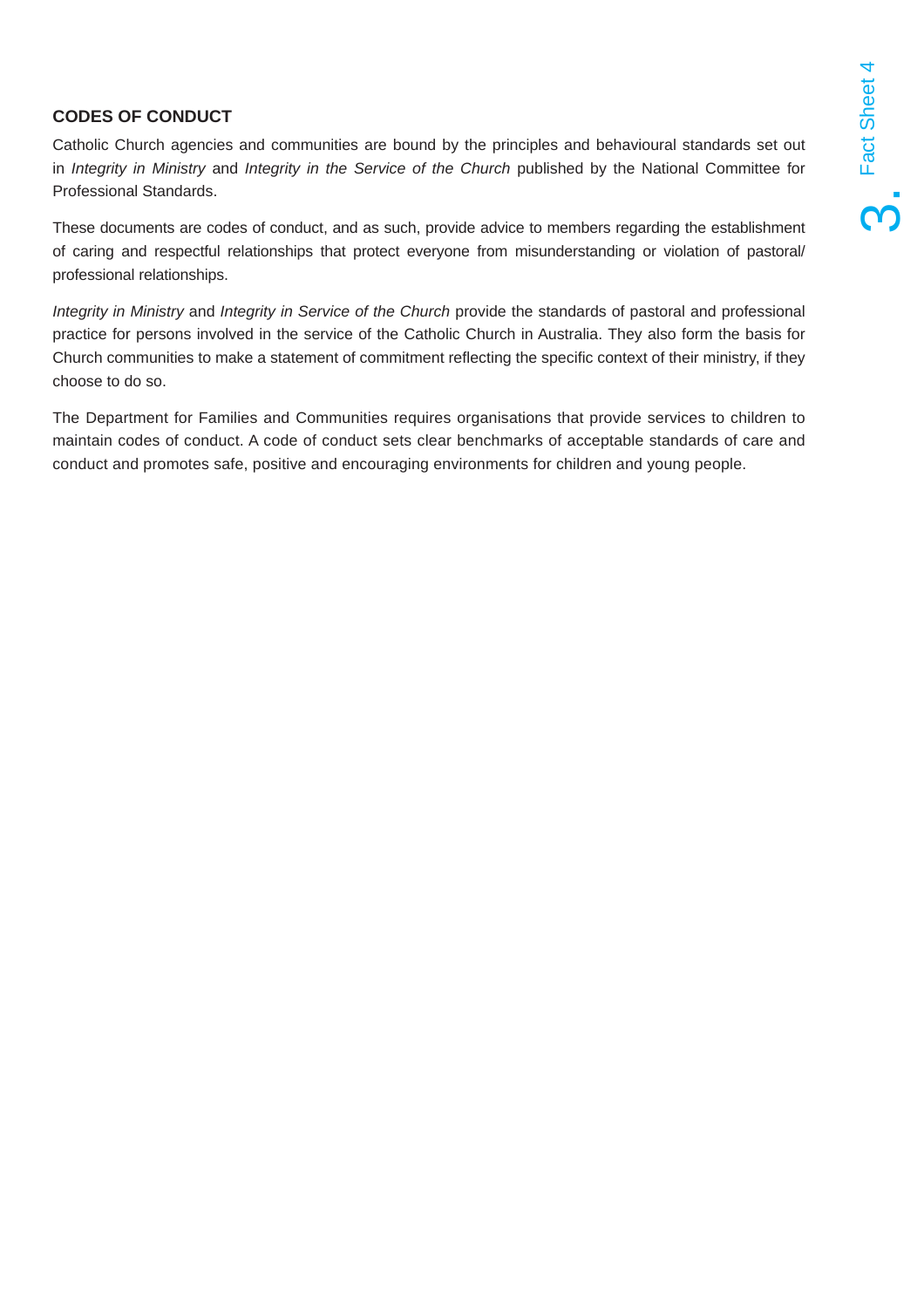### **CODE OF CONDUCT FOR WORKING WITH CHILDREN AND YOUNG PEOPLE**

Principles from: the South Australian Catholic Child Protection Council *Policy for the Care, Wellbeing and Protection of Children and Young People*. (December 2009)

The Catholic Church in South Australia recognises the dignity of all children and young people before God and the significant role that the Catholic Church community plays in promoting environments that nurture and protect the wellbeing of children, young people and their families.

We support the rights of children and young people and will act to make sure a safe and caring environment is maintained at all times. We also support the rights and wellbeing of employees and volunteers. We encourage the active participation of employees and volunteers in creating and maintaining a respectful and secure environment for all members of the Catholic Church community.

#### **YOUR RESPONSIBILITIES ARE TO:**

- Respect the children and young people who have been given into your care by God, and care for them in every way you can
- Fulfil to the best of your ability specific roles and tasks given to you, and maintain clear boundaries about appropriate behaviour with children and young people
- Build appropriate relationships with children, young people and their families in a transparent manner so you are a positive role model and representative of the Catholic Church in South Australia
- Treat everyone with respect and conduct yourself at all times in a way that is a positive example to the children and young people with whom you interact so that your attitude and language sustains dignity and self worth
- Protect the safety and wellbeing of children and young people with whom you come into contact through your role
- Report suspected child abuse or neglect to the Child Abuse Report Line (13 14 78)
- Raise any concerns, issues and problems about child protection with your supervisor or the Child Protection Office as soon as possible
- Refrain from any form of verbal, emotional, sexual, or physical abuse
- Refrain from making sexually suggestive comments to children/young people or in their presence, even as a joke.

Failure to comply with this Code of Conduct may mean that you will be asked to withdraw from working with children and young people.

I accept the above Code of Conduct and agree to follow respectful practices with children and young people as outlined in the *Policy for the Care, Wellbeing and Protection of Children and Young People*, and the Implementation Procedures.

| Signed:     |
|-------------|
|             |
| Role:       |
| Date: / /20 |
|             |

Name of witness: ............................................................................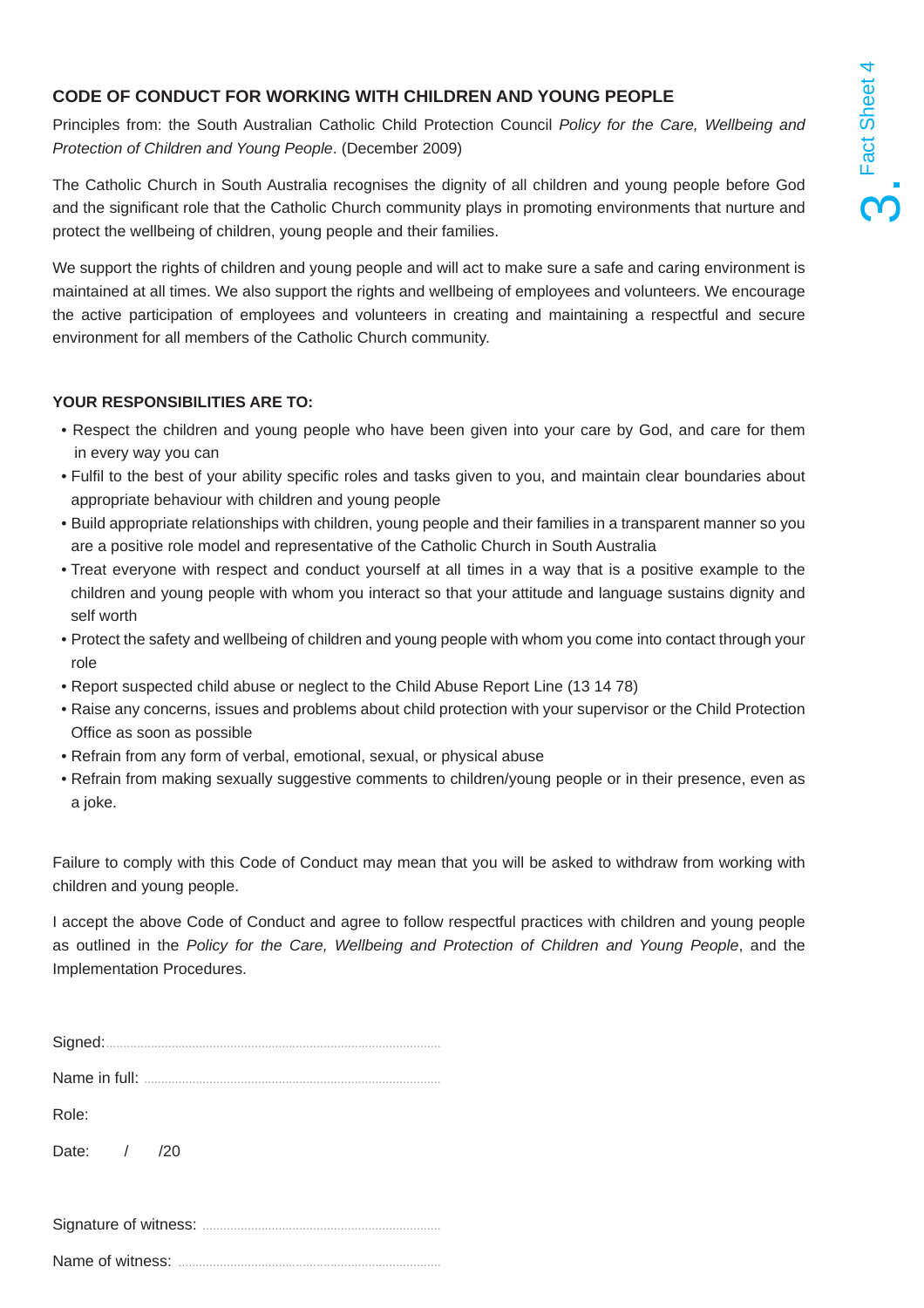

# **4. GLOSSARY**

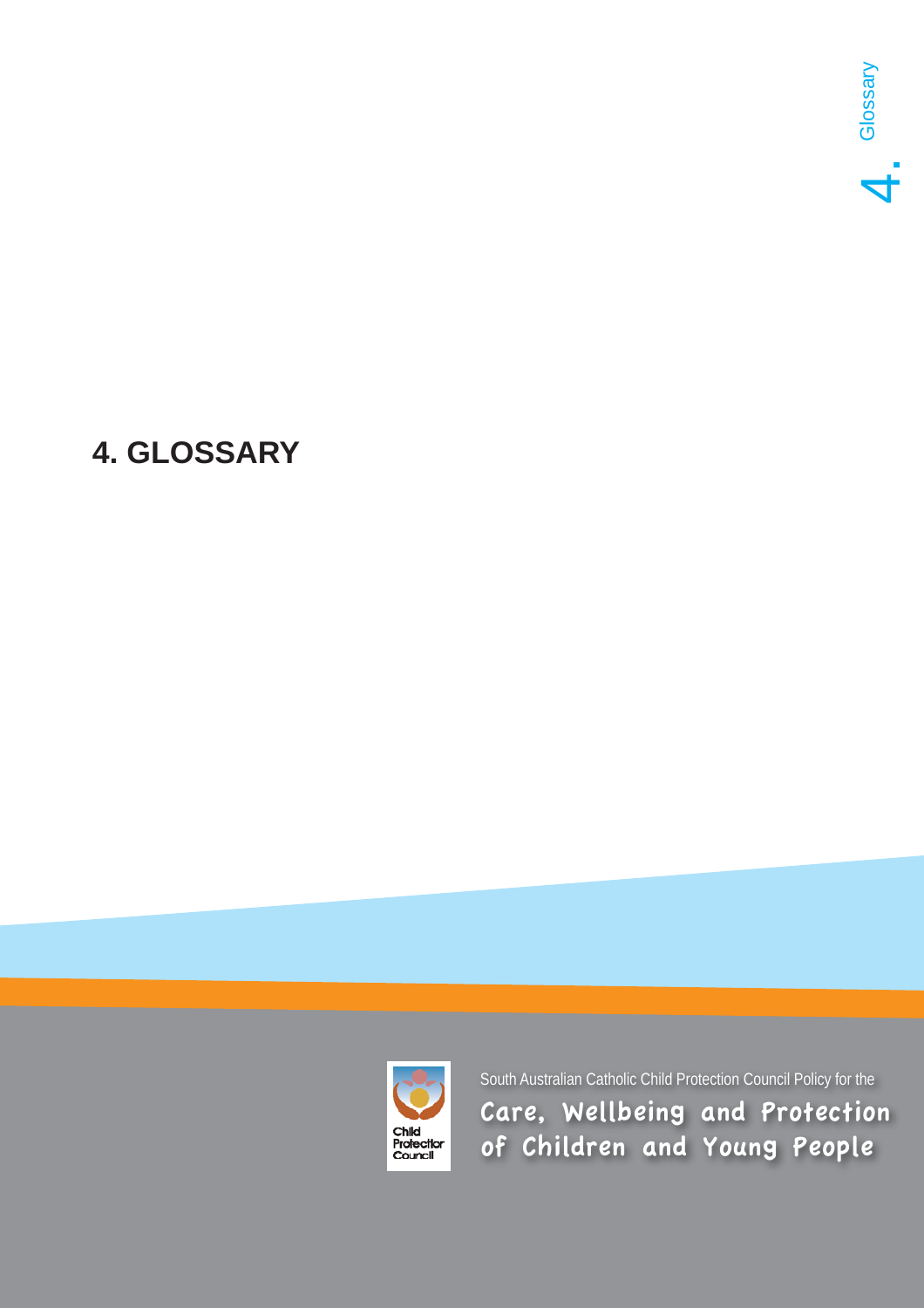### Child or young person

Includes a person from conception to 18 years of age. It includes young adults with disabilities.

#### Child-safe contact person

An individual nominated by each Church community with responsibility for maintaining current knowledge of child protection initiatives, promoting these within the Church community, and fulfilling a liaison role between the Church community and the Diocese.

#### Child-safe environment

The focus of a child-safe environment is about building and maintaining an environment where children and young people feel respected and valued, and encouraged to reach their full potential. It is much broader than creating a zone free from risk or danger.

#### Child-safe working party

A group established in each Catholic Church community and which is responsible for implementing child-safe environments as outlined in the *Policy for the Care, Wellbeing and Protection of Children and Young People*, and *Implementation Procedures*. This may become an additional function of an existing group in the Church community.

#### Church body

Includes a diocese, religious institute and any other juridical person, body corporate, organisation or association, including autonomous lay organisations that exercise pastoral ministry within, or on behalf of, the Catholic Church in the Archdiocese of Adelaide or the Diocese of Port Pirie.

#### Church community/communities

A Church community refers to individual parishes, schools and agencies which comprise the membership of the Catholic Church in South Australia.

#### Church personnel

Church personnel includes any cleric, member of religious institute or other persons employed or engaged by a Church body, or appointed by a Church body to voluntary positions, in which they work with or are in close proximity to children or young people, or are engaged in other forms of pastoral care.

#### Duty of care

Duty of care is a legal obligation imposed on an individual which requires that she or he follow a standard of reasonable care in anticipating and avoiding foreseeable harm or minimising harm when it occurs for those who are in the care of the Church.

#### Family

Includes units consisting of parents, care-givers, young people and children. Parents may be biological, adoptive or foster. The units may consist of blended and extended families, single parent families, families with children or young people in respite or foster care or relatives with the care of children or young people.

#### Mandatory notifier

A mandated notifier is obliged by law to notify Families SA of suspected abuse or neglect when the suspicion 'is formed in the course of the person's work (whether paid or voluntary) or in carrying out official duties.' (Section 11(1) & (2) *Children's Protection Act, 1993 (SA).*)

Under the amendments to the Act in 2006 people defined as notifiers include a minister of religion and a person who is an employee of, or volunteer in, an organisation formed for religious or spiritual purposes.

#### Mandatory report

A mandatory report refers to the legal requirement to report reasonable suspicions of neglect and/or abuse of children or young people.

#### Police check/Criminal history assessment

A police check is also known as a criminal history record check. It involves identifying and releasing any criminal history information subject to relevant spent convictions/non-disclosure legislation and/or information release policies. A police check enables an organisation to determine the selection of suitable employees and volunteers.

#### Volunteer

An individual within the Archdiocese of Adelaide or the Diocese of Port Pirie who has been assigned or given a role or responsibility of any kind within a parish, school or other Catholic agency, while not being paid for the service they provide.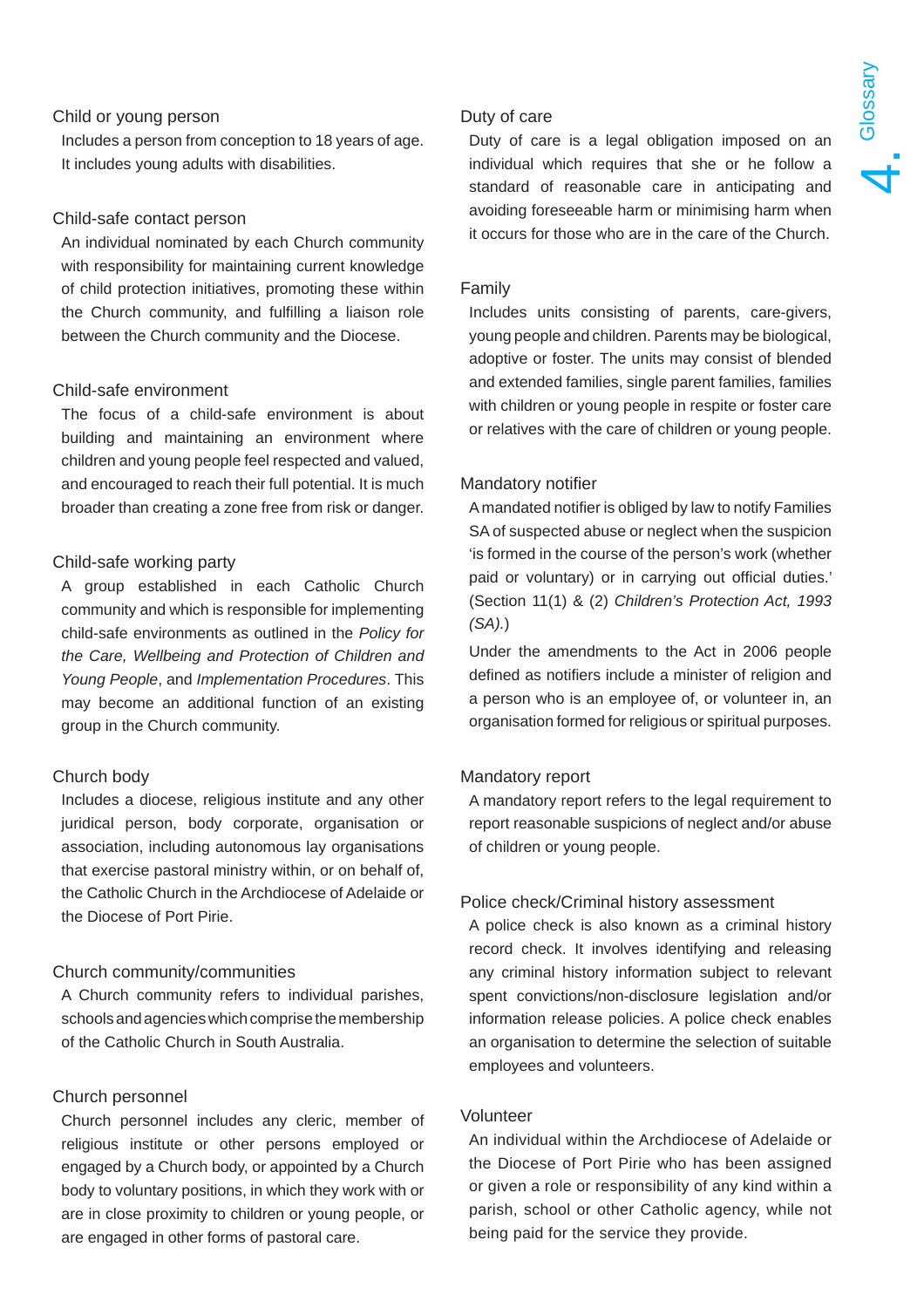## **5. REFERENCES AND KEY DOCUMENTS 6. USEFUL LINKS**

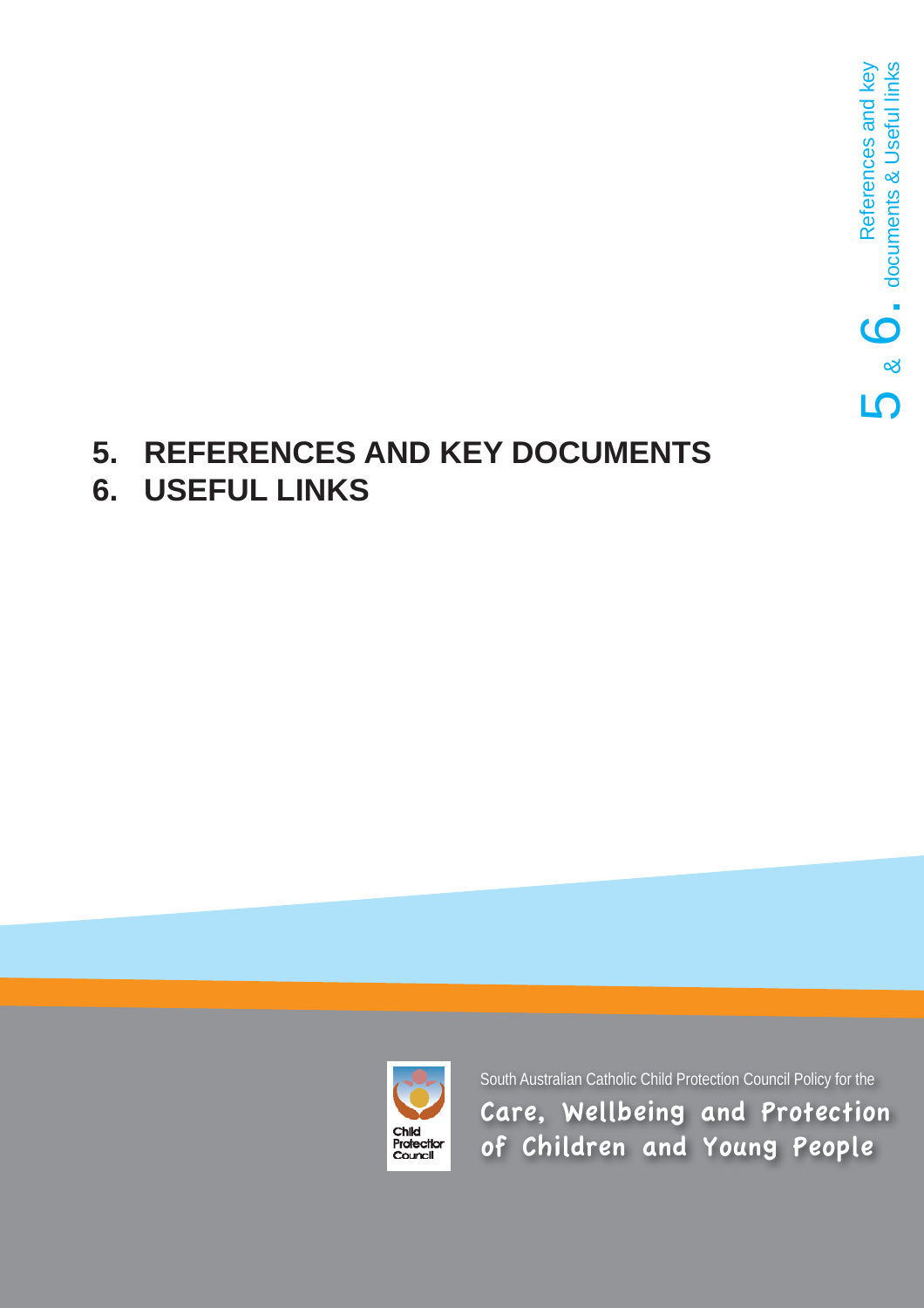### REFERENCES AND KEY DOCUMENTS

These Implementation Procedures are to be read with reference to other key documents which may be sourced from:

| <b>INFORMATION</b><br><b>SOURCE</b>                     | <b>WEBSITE</b>                                                                                                                 | <b>KEY DOCUMENTS</b>                                                                                                                                                                                                                                                                                                                                                          |
|---------------------------------------------------------|--------------------------------------------------------------------------------------------------------------------------------|-------------------------------------------------------------------------------------------------------------------------------------------------------------------------------------------------------------------------------------------------------------------------------------------------------------------------------------------------------------------------------|
| South Australian<br>legislation                         | www.legislation.sa.gov.au<br>Then search alphabetically under<br>Acts                                                          | • Children's Protection Act 1993, (SA)                                                                                                                                                                                                                                                                                                                                        |
| Department for<br><b>Families and</b><br>Communities    | www.dfc.sa.gov.au<br>Select 'Families and young people'<br>then 'Protecting children'                                          | • Keeping Them Safe the South Australian<br>Government's child protection reform<br>program (2004);<br>• Creating<br>Environments<br>Safe<br>for<br>Children - Organisations, Employees<br>and Volunteers - National Framework.<br>(2005);<br>· Families SA Mandatory Notification -<br>Reporting Child Abuse and Neglect.<br>A Practical Guide for organisations.<br>(2006). |
| Archdiocese of<br>Adelaide                              | www.adelaide.catholic.org.au<br>Select 'Service Directory' (top<br>left of page) then select Child<br><b>Protection Office</b> | • The South Australian Catholic Child<br>Protection Council Charter (Version<br>2006);<br>. The Policy for the Care, Wellbeing and<br>Protection of Children and Young People<br>(Revised 2009).                                                                                                                                                                              |
| <b>Australian Catholic</b><br><b>Bishops Conference</b> | www.acbc.catholic.org.au<br>Select 'Organisations' then<br>'National Committee for<br>Professional Standards'                  | . Integrity in Ministry (June 2004), a<br>document of principles and standards<br>for Catholic clergy and religious in<br>Australia.<br>• Integrity in the Service of the Church<br>(September 2011), a resource document<br>of principes and standards for lay workers<br>in the Catholic Church in Australia.                                                               |

## USEFUL LINKS

| <b>USEFUL LINKS</b>                                                                                     | <b>WEBSITE</b>                     |
|---------------------------------------------------------------------------------------------------------|------------------------------------|
| Archdiocese of Adelaide                                                                                 | www.adelaide.catholic.org.au       |
| Catholic Education SA                                                                                   | www.cesa.catholic.edu.a            |
| Australian Catholic Bishops Conference                                                                  | www.acbc.catholic.org.au           |
| Centacare                                                                                               | www.centacare.org.au               |
| Child and Youth Health                                                                                  | www.cyh.com                        |
| ChildWise                                                                                               | www.childwise.net                  |
| Department for Families and Communities (SA Government)                                                 | www.dfc.sa.gov.au                  |
| Department of Families, Housing, Community Services and<br>Indigenous Affairs (Commonwealth Government) | www.fahcsia.gov.au                 |
| <b>Federation of Catholic School Parent Communities</b>                                                 | www.fedparents.adl.catholic.edu.au |
| National Association for Child Abuse and Neglect (NAPCAN)                                               | www.napcan.org.au                  |
| <b>National Child Protection Clearinghouse</b>                                                          | www.aifs.gov.au/nch                |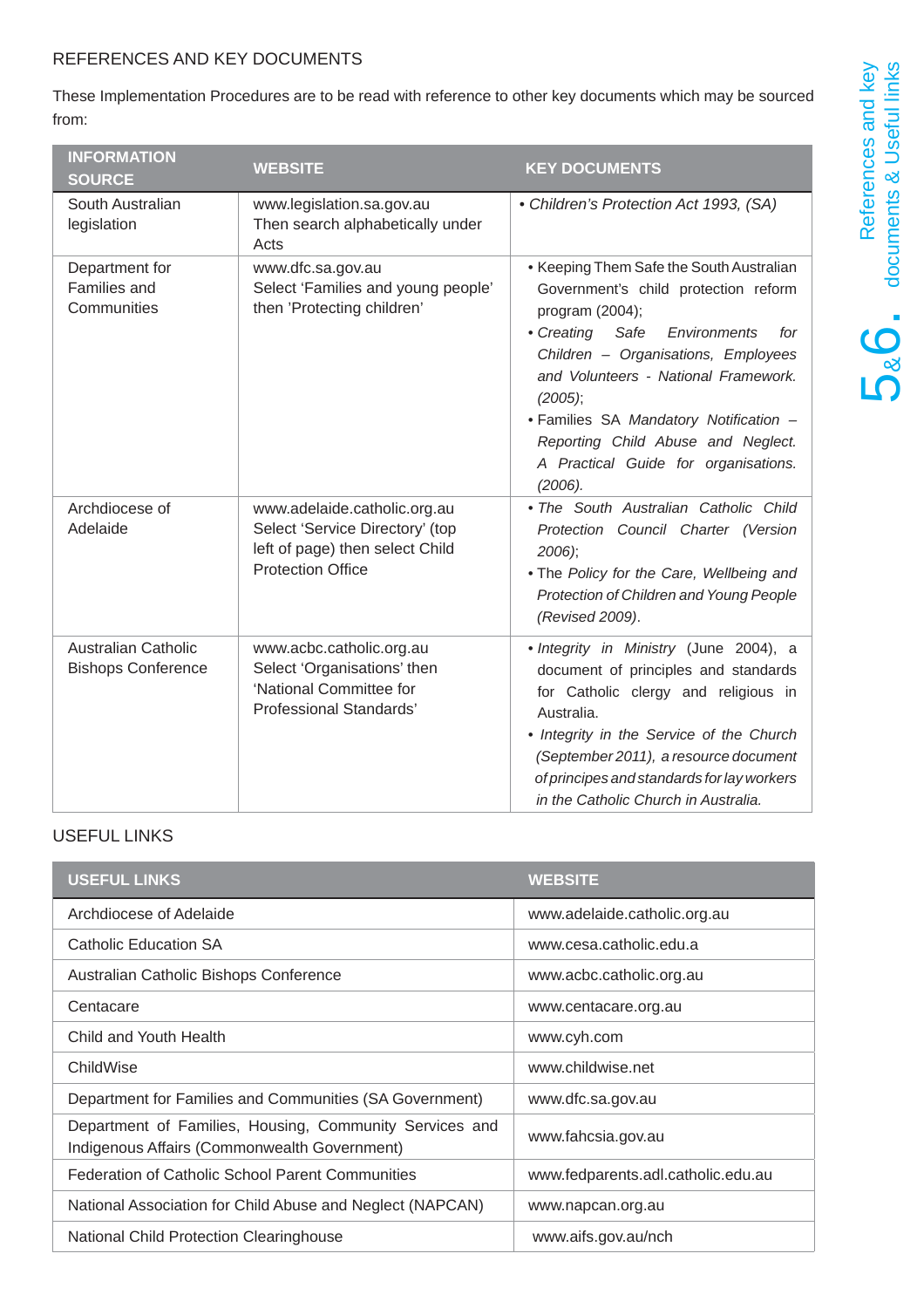## **7. IMPLEMENTATION STRATEGY FOR CONTINUOUS IMPROVEMENT**

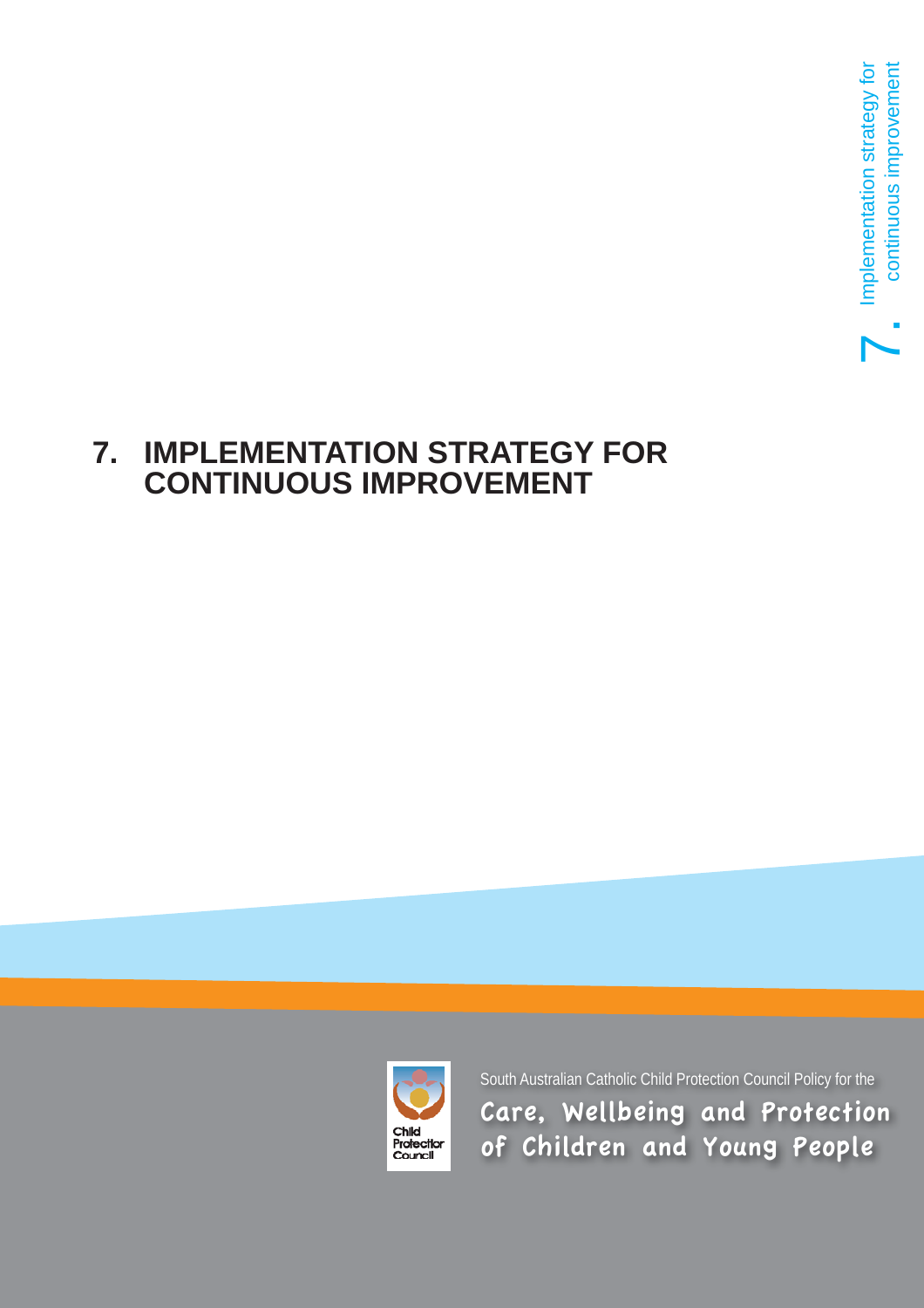## **WHAT IS CONTINUOUS IMPROVEMENT IN RELATION TO THE CARE, WELLBEING AND PROTECTION OF CHILDREN AND YOUNG PEOPLE?**

(Information adapted from the *Continuous Improvement Handbook, Version 2, 2004*, Australian Government Department of Family and Community Services)

Continuous improvement is a systematic ongoing effort to improve the implementation of the elements of a child-safe environment in a Church community or Church agency.

- WHO all stakeholders in the Church community or Church agency should have the opportunity to be involved.
- WHEN it is undertaken as an ongoing cycle. As legislative requirements and Church culture changes, the Church community or Church agency needs to respond with new ideas and new ways of working.
- WHAT the focus is on the key methods a Church community uses in developing a child-safe environment.
- WHY so that that Church agencies can accommodate change and continually develop to address the opportunities and challenges ahead in relation to child-safe initiatives.

### **CONTINUOUS IMPROVEMENT MODEL**

Continuous improvement operates at two levels:

- At the level of individual Church agencies or communities where improvements are sought in the practices within the agency or community;
- At the broader diocesan level where improvements are sought across the wider Church community in South Australia.

Ideally, these two processes are closely related. Information about successful innovations within one agency or community can be disseminated across the two dioceses, and areas of need for additional training and support can be identified.

Continuous improvement can be thought of as two interacting circles - an inner circle applied in unique ways by individual Church agencies or communities, and another circle of diocesan-wide capacity building and support.



A continuous improvement process is generally linked with an assessment or audit process that identifies good practice and areas for improvement.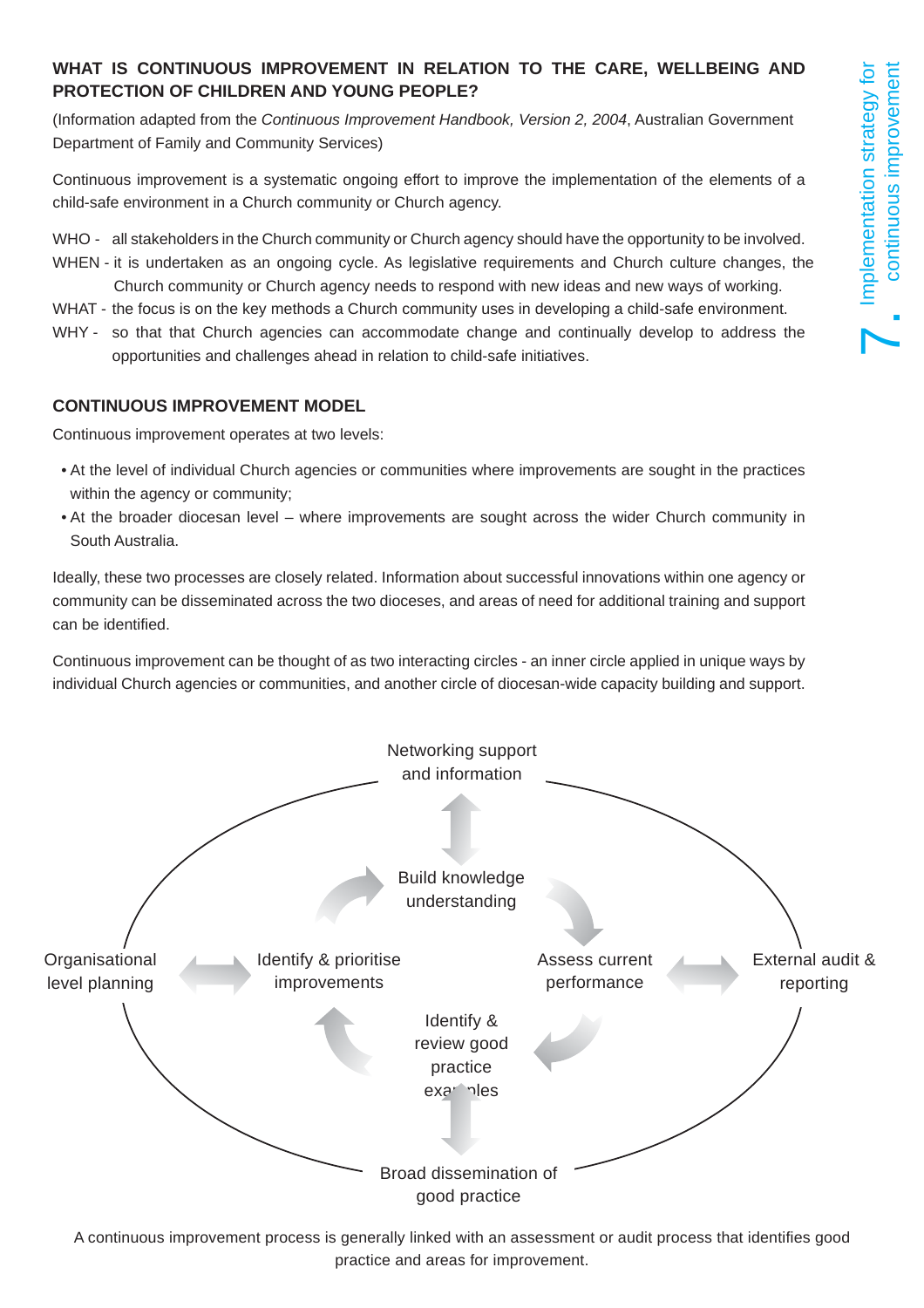## **8. SELF-ASSESSMENT AND CONTINUOUS IMPROVEMENT PLANNING FOR CATHOLIC CHURCH PARISHES AND AGENCIES IN SOUTH AUSTRALIA**

## **KEY ELEMENTS**

- 1. Faith and Culture
- 2. Governance
- 3. Human Resources Practices
- 4. Training

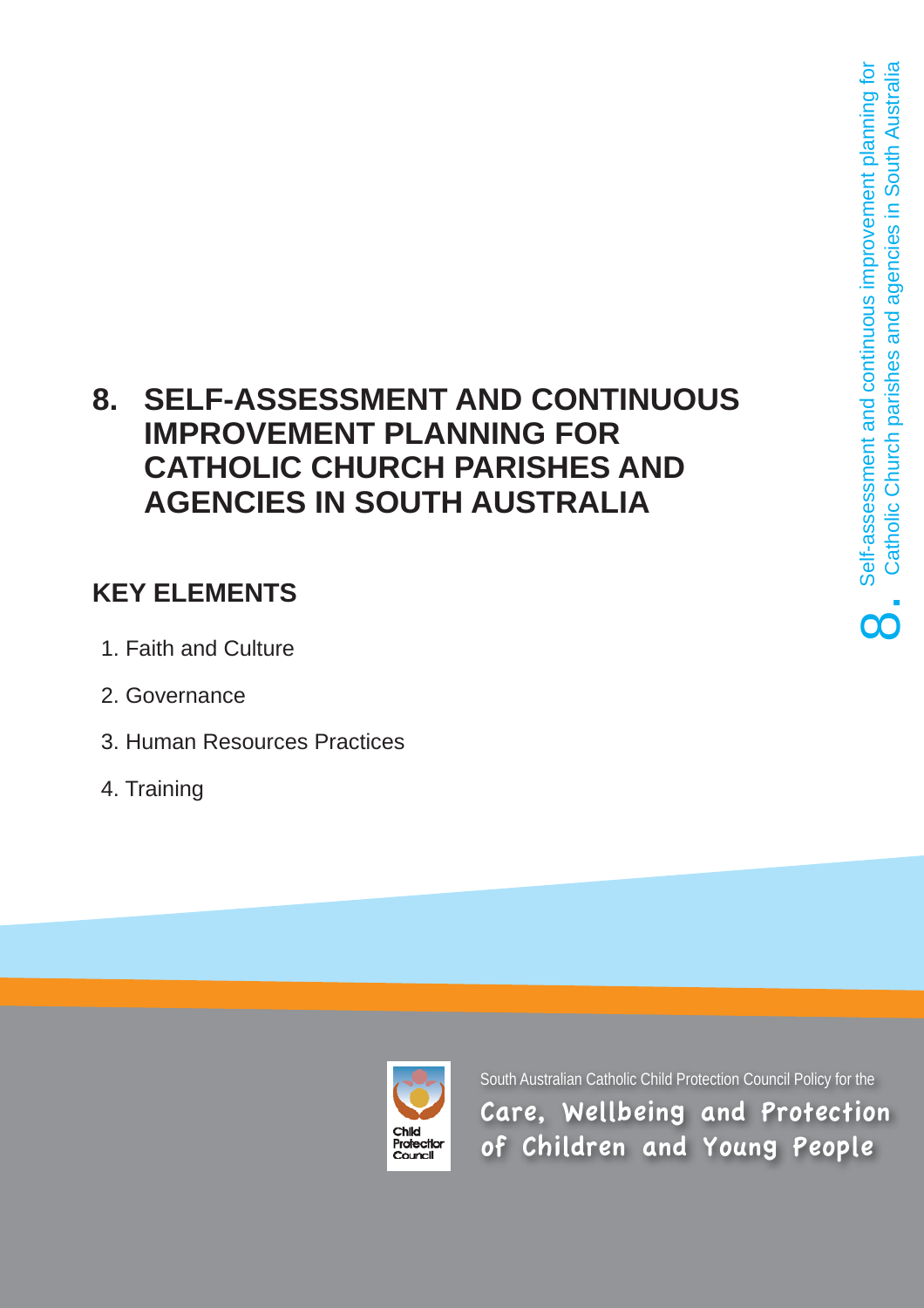## SELF-ASSESSMENT TOOL BASED ON THE FOUR KEY ELEMENTS IN THE IMPLEMENTATION PROCEDURES

| Date conducted: | /20 |
|-----------------|-----|

#### KEY ELEMENT

#### 1. Faith and Culture

This element requires that: *Catholic Church communities witness Gospel values by respecting the dignity of every person, in the context of the care and wellbeing of children and young people.* 

|                |                                                                                                                                                           | <b>CURRENT</b>                                                        |
|----------------|-----------------------------------------------------------------------------------------------------------------------------------------------------------|-----------------------------------------------------------------------|
| <b>ELEMENT</b> | <b>HOW DO WE?</b>                                                                                                                                         | <b>EXAMPLES OF</b><br><b>PERFORMANCE</b>                              |
| <b>NUMBER</b>  |                                                                                                                                                           | <b>PRACTICE</b><br><b>STRENGTH</b>                                    |
| 1.1.1          | Provide a safe Church environment where children<br>and young people are nurtured to develop their full<br>potential                                      | <b>WEAKNESS</b><br>4 3 2<br>5<br>$\overline{1}$                       |
| 1.1.2          | Provide a welcoming environment for everyone<br>especially children, young people and their families                                                      | 3<br>$\mathcal{P}$<br>5<br>$\overline{\mathcal{A}}$<br>$\overline{1}$ |
| 1.1.3          | Involve children and young people in making<br>decisions and empowering them to contribute to<br>the community                                            | $\overline{4}$<br>3<br>2<br>5<br>1                                    |
| 1.1.4          | Promote an understanding of the impact of the<br>differences in power between adults and children<br>and young people                                     | 2 <sub>1</sub><br>5<br>3<br>4                                         |
| 1.1.5          | Develop positive relationships between Church<br>agencies, such as the parish, and community<br>groups providing services to children and young<br>people | $4 \quad 3 \quad 2$<br>5<br>$\overline{1}$                            |
| 1.1.6          | Identify partnerships and promote the potential for<br>collaboration and community building                                                               | $\mathcal{B}$<br>2<br>5<br>4<br>$\overline{1}$                        |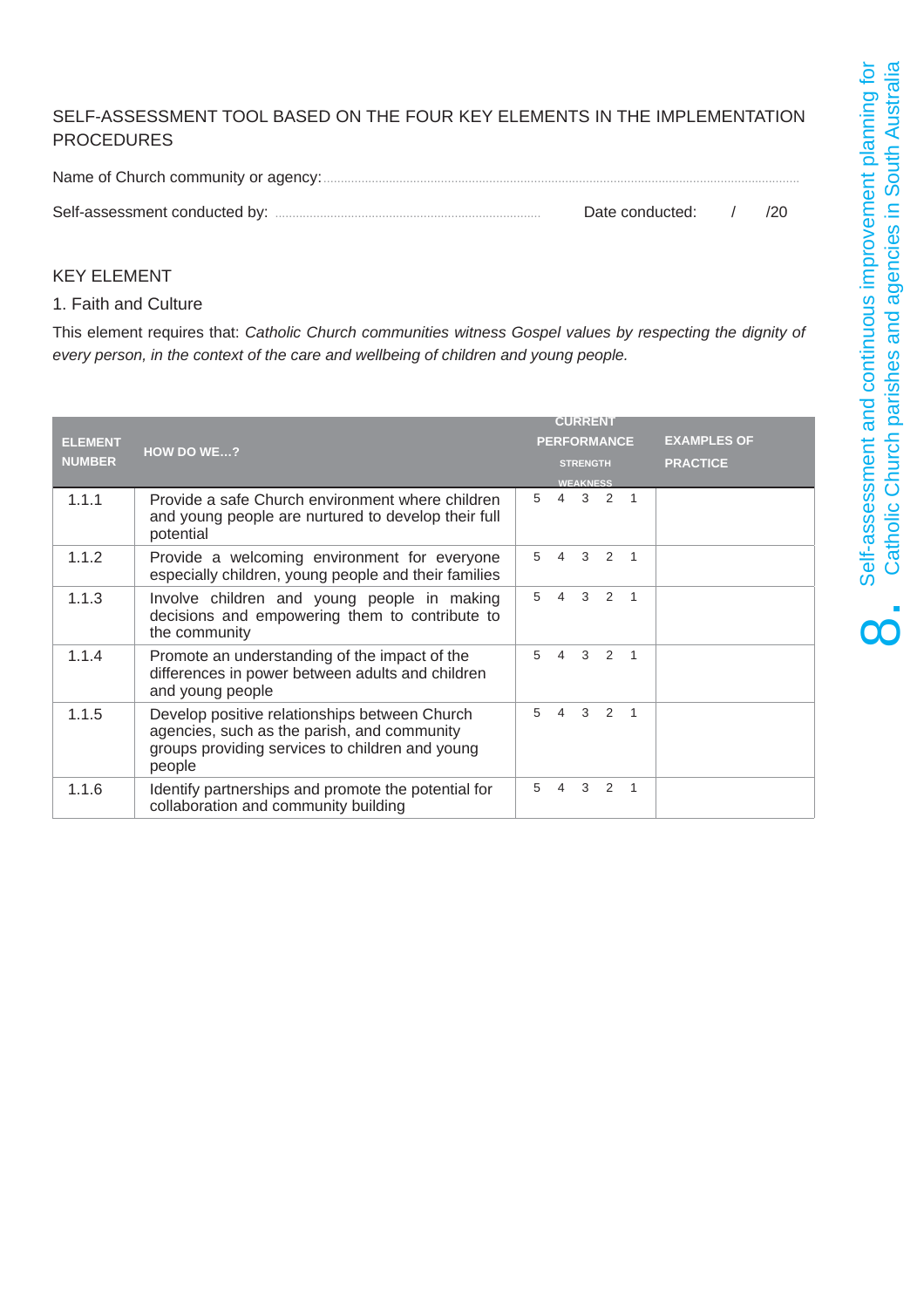**OC** 

#### 2. Governance

Governance refers to the manner in which an organisation operates. It describes the process of decisionmaking and the method by which decisions are implemented within a parish or agency.

|                |                                                                                                                                                                                                    | <b>CURRENT</b> |                |                 |                     |                |                    |
|----------------|----------------------------------------------------------------------------------------------------------------------------------------------------------------------------------------------------|----------------|----------------|-----------------|---------------------|----------------|--------------------|
| <b>ELEMENT</b> |                                                                                                                                                                                                    |                |                |                 | <b>PERFORMANCE</b>  |                | <b>EXAMPLES OF</b> |
| <b>NUMBER</b>  | HOW DO WE?                                                                                                                                                                                         |                |                | <b>STRENGTH</b> |                     |                | <b>PRACTICE</b>    |
|                |                                                                                                                                                                                                    |                |                | <b>WEAKNESS</b> |                     |                |                    |
| 2.1.1          | Provide all personnel with current information<br>on child protection legislation and government<br>initiatives                                                                                    | 5              | $\overline{4}$ | 3               | 2 1                 |                |                    |
| 2.1.2          | Evaluate current practices and develop a plan<br>implement changes that meet legislative<br>to<br>requirements                                                                                     | 5              | $\overline{4}$ | 3               | 2 1                 |                |                    |
| 2.2.1          | Clearly display the Charter and Policy in the Church<br>community                                                                                                                                  | 5              | $\overline{4}$ | 3               | $\overline{2}$      | $\overline{1}$ |                    |
| 2.2.2          | Engage the Church community or Church agency<br>in activities relating to the implementation of the<br>Policy                                                                                      | 5              | $\overline{4}$ | 3               | 2                   | $\mathbf{1}$   |                    |
| 2.2.3          | Identify and build on existing structures and<br>practices to support children, young people<br>and their families (eg. commission a Child-Safe<br>Working Party and/or Child-Safe Contact Person) | 5              | $\overline{4}$ | 3               | 2                   | $\overline{1}$ |                    |
| 2.2.4          | Evaluate current practices and develop an action<br>plan for implementing changes to meet Church<br>requirements.                                                                                  | 5              | 4              | 3               | 2                   | $\overline{1}$ |                    |
| 2.3.1          | Act in accordance with the principles and<br>standards of pastoral and professional practice<br>outlined in documents relating to professional<br>standards                                        | 5              | $\overline{4}$ | 3               | 2                   | $\overline{1}$ |                    |
| 2.3.2          | Evaluate pastoral and professional practice<br>against the principles and standards outlined in the<br>Professional Standards documents                                                            | 5              | $\overline{4}$ | 3               | $\overline{2}$      | $\overline{1}$ |                    |
| 2.4.1          | Store and access personal information relating to<br>children and young people appropriately to ensure<br>their safety and protection at all times                                                 | 5              | 4              |                 | $3 \quad 2 \quad 1$ |                |                    |
| 2.4.2          | Ensure that employees and volunteers who have<br>access to confidential records, including the<br>personal details of children and young people,<br>have been appropriately screened and trained   | 5              | $\overline{4}$ | $\mathbf{3}$    | $\overline{2}$      | $\overline{1}$ |                    |
| 2.5.1          | Provide training and development for Church<br>community leaders and workers to support them to<br>create and maintain safe environments for children<br>and young people                          | 5              | $\overline{4}$ | 3               | 2                   | $\overline{1}$ |                    |
| 2.5.2          | Provide programs that promote the safety and<br>wellbeing of children and young people and<br>provide a network of support for families in the<br>Church community                                 | 5              | $\overline{4}$ | 3               | 2                   | $\overline{1}$ |                    |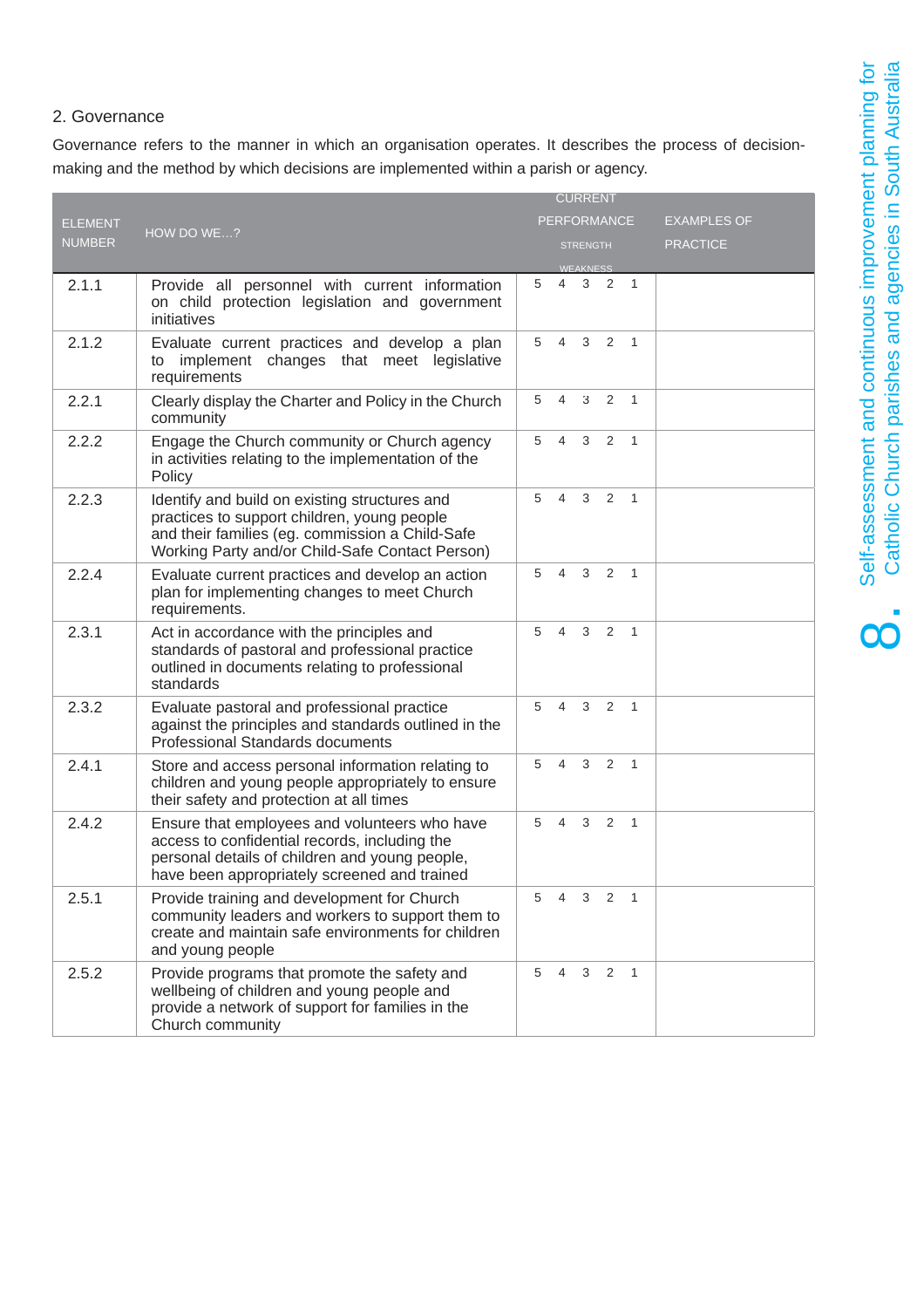#### 3. Human Resources Practices

This element requires that:*The Catholic Church takes all necessary steps to maximise the safety of children and young people through its recruitment, selection and support of Church personnel including volunteers.* 

|                |                                                                                                                                                                    |   |                | <b>CURRENT</b>  |                    |                |                    |
|----------------|--------------------------------------------------------------------------------------------------------------------------------------------------------------------|---|----------------|-----------------|--------------------|----------------|--------------------|
| <b>ELEMENT</b> |                                                                                                                                                                    |   |                |                 | <b>PERFORMANCE</b> |                | <b>EXAMPLES OF</b> |
| <b>NUMBER</b>  | HOW DO WE?                                                                                                                                                         |   |                | <b>STRENGTH</b> |                    |                | <b>PRACTICE</b>    |
|                |                                                                                                                                                                    |   |                | <b>WEAKNESS</b> |                    |                |                    |
| 3.1.1          | Include a public statement of the Church's<br>commitment to maintain a child-safe environment<br>in all advertised positions                                       | 5 | $\overline{4}$ | 3               | 2                  | $\overline{1}$ |                    |
| 3.1.2          | Provide clear job/role descriptions for employees<br>and volunteers outlining key functions, specific<br>responsibilities and accountability                       | 5 | 4              | 3               | 2                  | $\overline{1}$ |                    |
| 3.1.3          | Include copies of relevant policies, procedures and<br>codes of conduct in position information packages                                                           | 5 | $\overline{4}$ | $\mathbf{3}$    | 2                  | $\overline{1}$ |                    |
| 3.1.4          | Ensure that offers of appointment are provisional<br>based on a criminal history assessment clearance                                                              | 5 | 4              | 3               | 2                  | $\overline{1}$ |                    |
| 3.1.5          | Conduct reference checks on all applicants who<br>meet selection criteria for paid and voluntary<br>positions                                                      | 5 | $\overline{4}$ | 3               | 2                  | $\overline{1}$ |                    |
| 3.1.6          | Review role/duty statements to reflect the focus on<br>child-safe environments                                                                                     | 5 | 4              | 3               | 2                  | $\mathbf{1}$   |                    |
| 3.1.7          | Ensure new employees and volunteers sign a<br>Code of Conduct and agree to work within the<br>professional boundaries of the role                                  | 5 | $\overline{4}$ | 3               | 2                  | $\overline{1}$ |                    |
| 3.1.8          | Review role descriptions for employees and<br>volunteers to reflect values, expectations and<br>workplace practices in relation to child protection                | 5 | $\overline{4}$ | 3               | 2                  | $\mathbf{1}$   |                    |
| 3.2.1          | Provide induction programs for new workers<br>to reinforce the values, expectations and work<br>practices of the Church community                                  | 5 | $\overline{4}$ | 3               | 2                  | $\overline{1}$ |                    |
| 3.2.2          | Place a high priority on the quality of relationships<br>between Church personnel and children and<br>young people when planning and reviewing work<br>performance | 5 |                | $4 \quad 3$     | $\overline{2}$     | $\overline{1}$ |                    |
| 3.2.4          | Respond promptly and appropriately to any<br>concerns about child protection                                                                                       | 5 | 4              | 3               | 2                  | $\mathbf{1}$   |                    |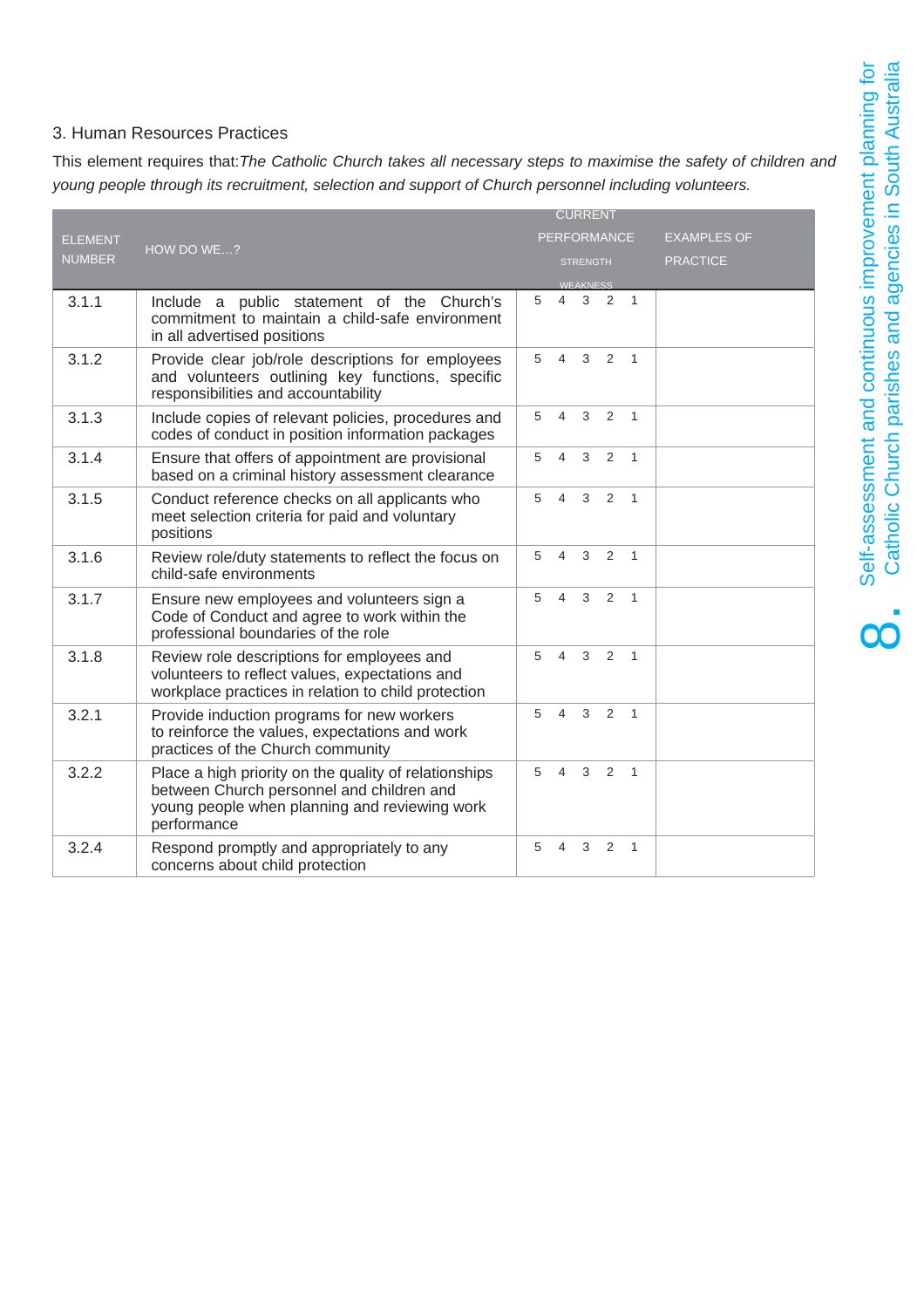#### 4. Training

This element requires that: *All Church personnel, including priests, religious brothers and sisters, pastoral associates and employees and volunteers, involved with children and young people are aware of their responsibilities in creating child-safe environments and their legal obligation to report suspected child abuse and/or neglect.*

| <b>ELEMENT</b> | HOW DO WE?                                                                                                                                                                                             | <b>PERFORMANCE</b>  |                     | <b>EXAMPLES OF</b> |
|----------------|--------------------------------------------------------------------------------------------------------------------------------------------------------------------------------------------------------|---------------------|---------------------|--------------------|
| <b>NUMBER</b>  |                                                                                                                                                                                                        | <b>STRENGTH</b>     |                     | <b>PRACTICE</b>    |
|                |                                                                                                                                                                                                        | <b>WEAKNESS</b>     |                     |                    |
| 4.1.1          | Develop a child safe environments<br>training<br>framework for Church personnel and appropriate<br>information for volunteers                                                                          | 5                   | 4 3 2 1             |                    |
| 4.1.2          | Implement and review Child Safe Environments<br>training requirements                                                                                                                                  | 5<br>$\overline{4}$ | $3 \t2 \t1$         |                    |
| 4.1.3          | Provide personnel with accredited Child Safe<br>Environments training and refresher courses<br>that inform them of their legal responsibilities as<br>mandated notifiers of child abuse and/or neglect | 5<br>$\overline{4}$ | $3 \quad 2 \quad 1$ |                    |
| 4.1.4          | Provide volunteers with appropriate information<br>about child-safe environments and their legal<br>responsibilities to report suspected child abuse<br>and/or neglect                                 | 5                   | 4 3 2 1             |                    |